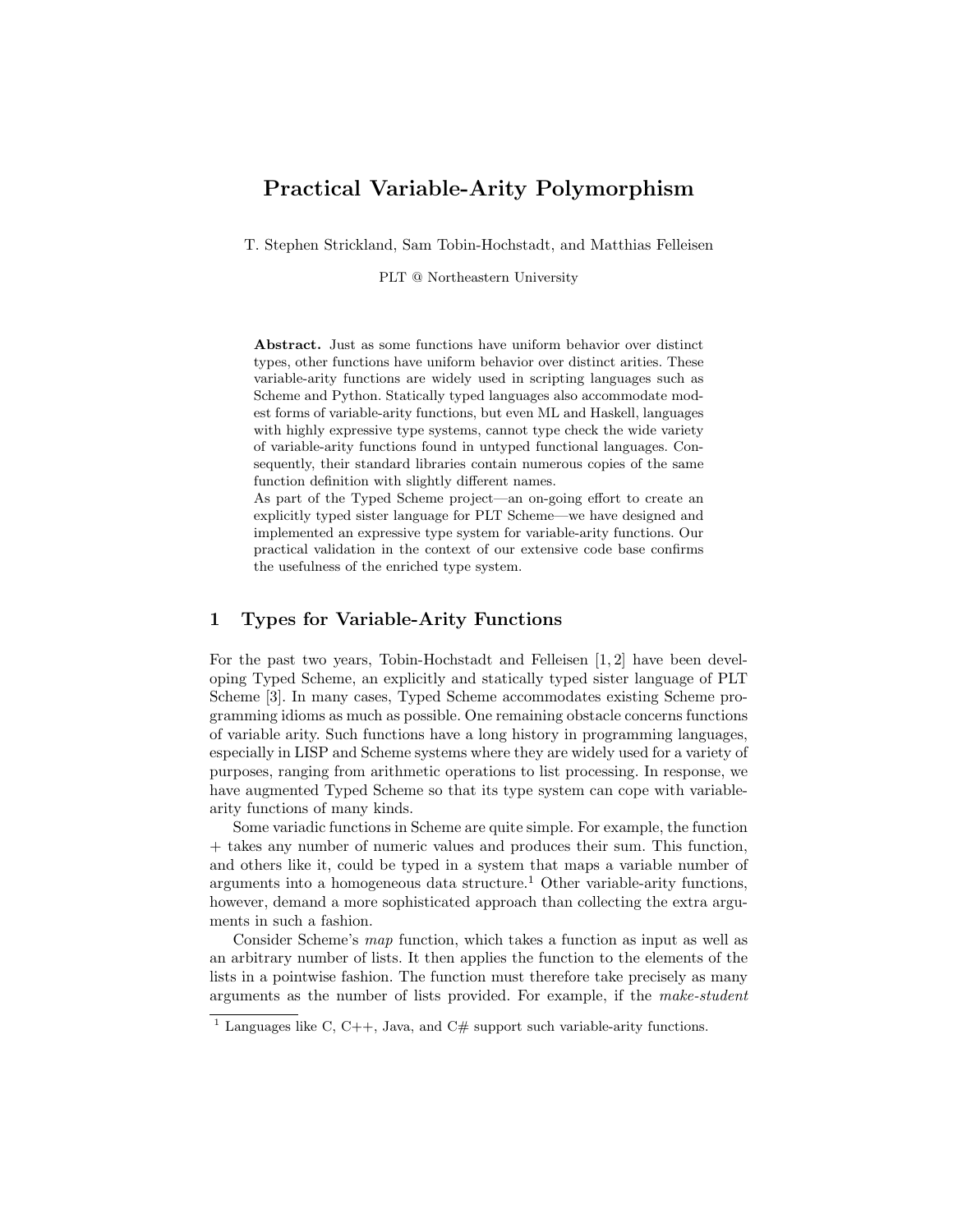function consumes two arguments, a name as a string and a number for a grade, then the expression

(map make-student (list "Al" "Bob" "Carol") (list 87 98 64))

produces a list. We refer to variable-arity functions such as  $+$  and  $map$  as having uniform and non-uniform polymorphic types, respectively.

For Typed Scheme to be useful to working programmers, its type system must handle this form of polymorphism. Further, although  $map$  and  $+$  are part of the standard library, language implementers cannot arrogate the ability to abstract over the arities of functions. Scheme programmers routinely define such functions, and if they wish to refactor their Scheme programs into Typed Scheme, our language must allow such function definitions.

Of course, our concerns are relevant beyond the confines of Scheme. Variablearity functions are also useful in statically typed languages, but are barely supported because of a lack of pragmatic approaches. Even the standard libraries of highly expressive typed functional languages contain functions that would benefit from non-uniform variable-arity, but instead are defined via copying of code. For example, the SML Basis Library [4] includes the ARRAY and ARRAY2 signatures, which include functions that differ only in arity. The GHC standard library [5] also features close to a dozen families of functions (such as zip and zipWith) defined at a variety of arities. We conjecture that if their type systems provided variable-arity polymorphism, Haskell and ML programmers would routinely define such functions, too.

In this paper, we present the first pragmatic and comprehensive approach to variable-arity polymorphism: its design, implementation, and evaluation. Our new version of Typed Scheme can assign types to hundreds of programmerintroduced function definitions with variable arities, something that was simply impossible before. Furthermore, we can now type check library functions such as map and fold-left without resorting to special tricks or duplication.

In the next two sections, we describe Typed Scheme in general terms and then present the type system for variable-arity functions. In section 4, we introduce a formal model of our variable-arity type system. In section 5 we present preliminary results of our evaluation effort with respect to the PLT Scheme code base and the limitations of our system. In section 6 we discuss related work.

# 2 Typed Scheme . . .

The goal of our Typed Scheme [2] project is to design a typed sister language for an untyped scripting language in which programmers can transfer programs to the typed world one module at a time. Like PLT Scheme, Typed Scheme is a modular programming language; unlike plain Scheme programs, Typed Scheme programs have explicit type annotations for function and structure definitions that are statically checked. Typed Scheme also supports integration with untyped Scheme code, allowing a typed program to link in untyped modules and vice versa. The mechanism exploits functional contracts [6] to guarantee a generalized type soundness theorem [1].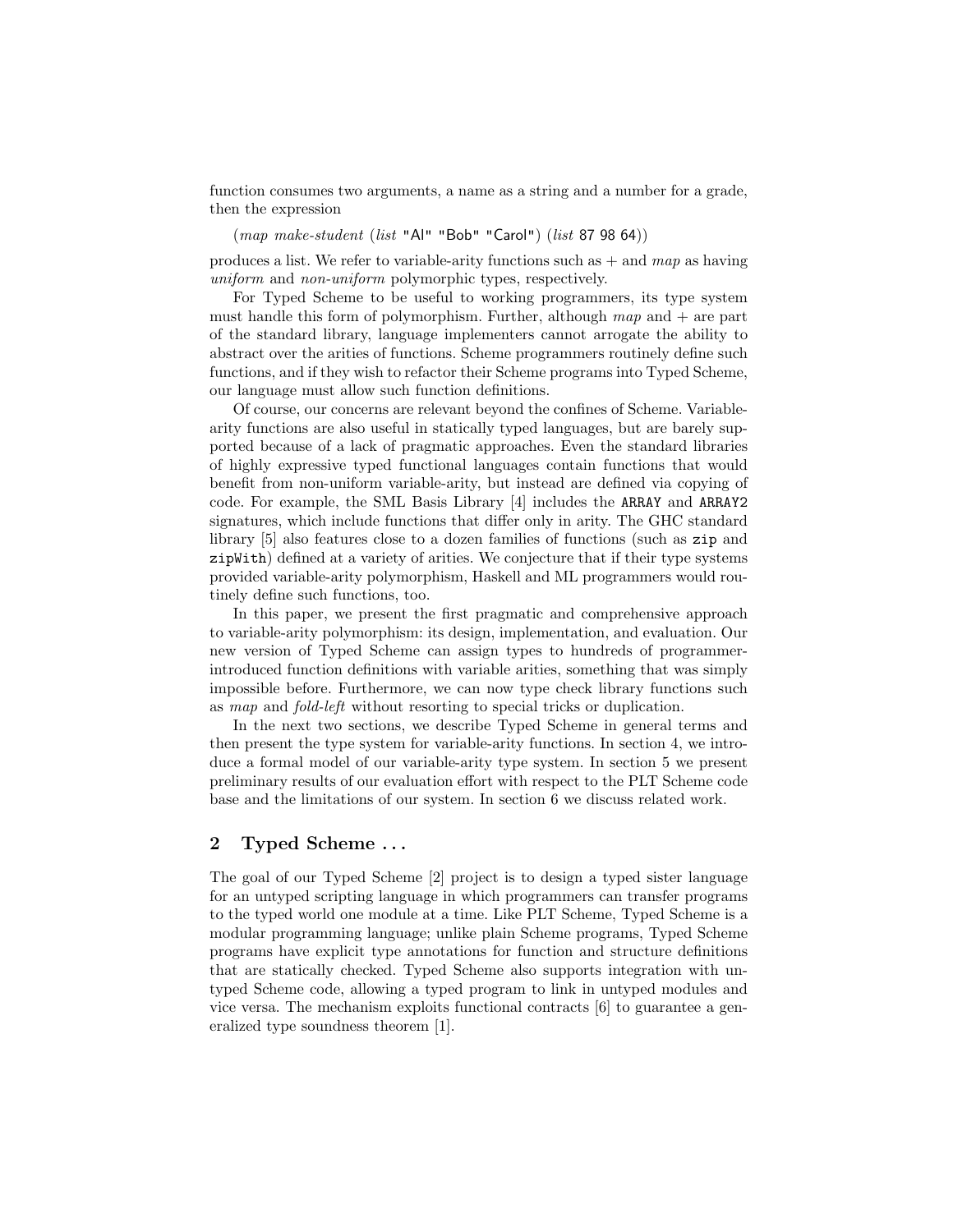Typed Scheme supports this gradual refactoring with a type system that accommodates standard Scheme programming idioms with minimal code modification. In principle, Scheme programmers need only annotate structure and function headers with types to move a module to the Typed Scheme world; on occasion, they may also wish to define a type alias to keep type expressions concise. The type system combines true union types, recursive types, first-class polymorphic functions, and the novel discipline of occurrence typing. Additionally, Typed Scheme infers types for instantiations of polymorphic functions, based on locally-available type information.

### 2.1 Basic Typed Scheme

Scheme programmers typically describe the structure of their data in comments, rather than in executable code. For example, a shape data type might be represented as:

;; A shape is either a rectangle or a circle

(define-struct rectangle  $(l w)$ ) (define-struct circle  $(r)$ )

To accommodate this style in Typed Scheme, programmers can specify true, untagged unions of types:

 $(\text{define-type-alias shape } (U \text{ rectangle circle}) )$ (define-struct:  $rectangle([l:Integer] [w:Integer]))$  $(\text{define-struct: } circle \quad ([r : \text{Integer}]))$ 

Typed Scheme also supports explicit recursive types, which, for example, are necessary for typing uses of cons pairs in Scheme programs. This allows the specification of both fixed-length heterogeneous lists and arbitrary-length homogeneous lists, or even combinations of the two.

Finally, Typed Scheme introduces occurrence typing, which allows the types of variable occurrences to depend on their position in the control flow graph. For example, the program fragment

 $(display$  "Enter a number to double: ")

 $(\text{let } ([val (read)]))$  ;; an arbitrary S-expression

(if  $(number? val)$  (display  $(* 2 val)$ )

 $(display \texttt "That wasn't a number!"))$ 

type-checks correctly because the use of ∗ is guarded by the number? check.

### 2.2 Polymorphic Functions and Local Type Inference

Typed Scheme supports first-class polymorphic functions. For example, list-ref has the type  $(\forall (\alpha) ((\textbf{Listof }\alpha) \textbf{Integer } \rightarrow \alpha))$ . It can be defined in Typed Scheme as follows:

(: list-ref  $(\forall (\alpha) ((\text{Listof }\alpha) \text{ Integer } \rightarrow \alpha)))$ (define  $(list-ref \ l \ i)$ (cond  $[(not (pair? 1)) (error "empty list")]$  $[ (= 0 i) (car l)]$  $[else (list-ref (cdr l) (- i 1))]))$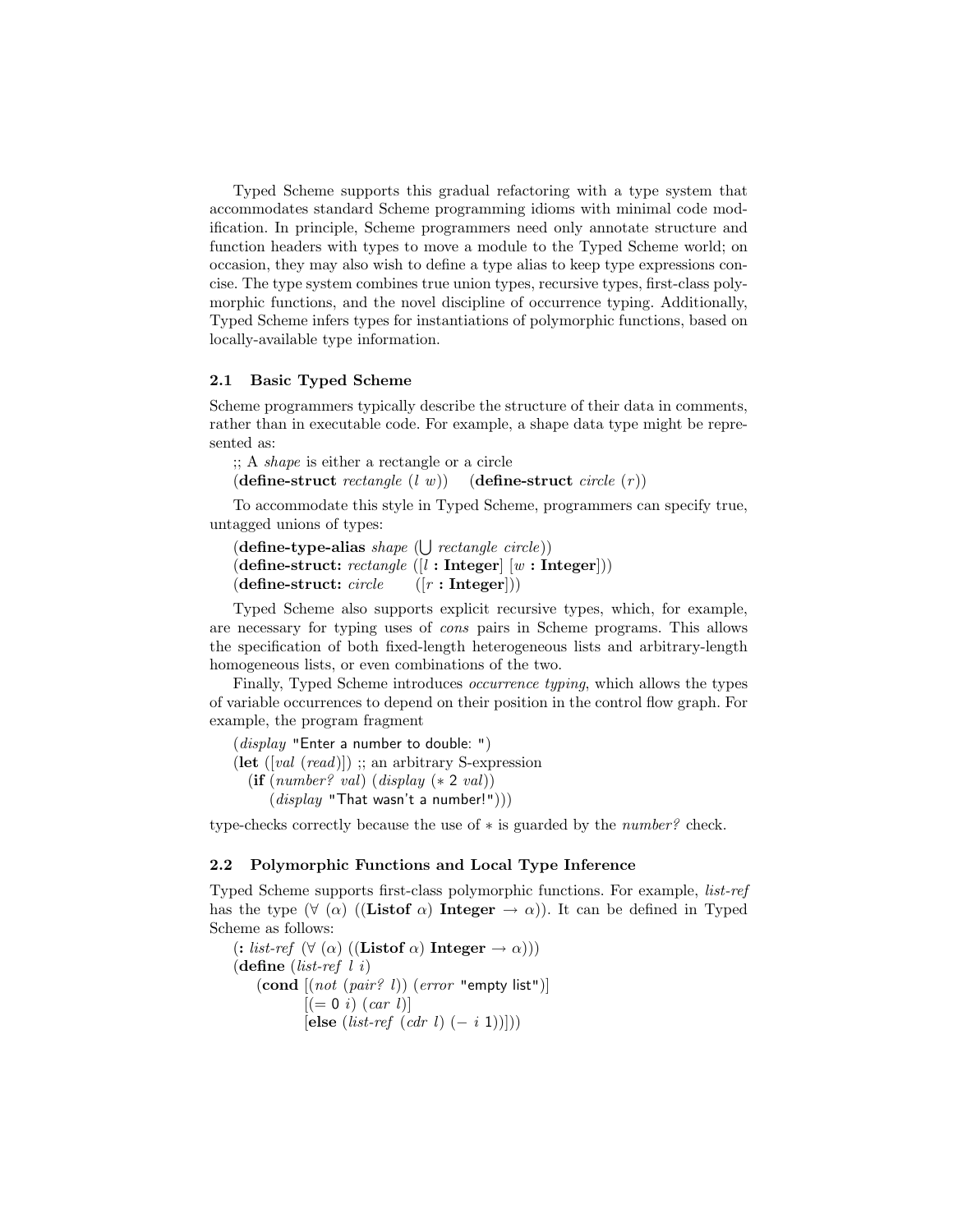The example shows two important aspects of polymorphism in Typed Scheme. First, the abstraction over types is explicit in the polymorphic type of list-ref but implicit in the function definition. Second, typical uses of polymorphic functions, e.g., car and *list-ref*, do not require explicit type instantiation. Instead, the required type instantiations are synthesized from the types of the arguments.

Argument type synthesis uses the local type inference algorithm of Pierce and Turner [7]. It greatly facilitates the use of polymorphic functions and makes conversions from Scheme to Typed Scheme convenient, while dealing with the subtyping present in the rest of the type system in an elegant manner. Furthermore, it ensures that type inference errors are always locally confined, rendering them reasonably comprehensible to programmers.

# 3 ... with Variable-Arity Functions

A Scheme programmer defines functions with lambda or define. Both syntactic forms support fixed and variable-arity parameter specifications:

- 1. (lambda  $(x, y)$   $(+ x (* y 3))$ ) creates a function of two arguments and (define  $(f x y)$   $(+ x (* y 3))$ ) creates the same function and names it f;
- 2. the function (lambda  $(x, y, z)$   $(+ x (apply max, y z))$ ) consumes at least two arguments and otherwise as many as needed;
- 3. (define  $(g x y . z)$   $(+ x (apply max y z))$ ) names this function g;
- 4. (lambda z  $(apply + z)$ ) creates a function of arbitrary arity; and
- 5. (define  $(h \cdot z)$   $(\alpha p \nu y + z)$ ) is the analogue to this lambda expression.

The parameter z in the last four cases is called the *rest parameter*.

The application of a variable-arity function combines any arguments in excess of the number of required parameters into a list. Thus,  $(q 1 2 3 4)$  binds x to 1 and y to 2, while z becomes (*list* 3.4) for the evaluation of  $g$ 's function body. In contrast,  $(h 1 2 3 4)$  sets z to  $(list 1 2 3 4)$ .

The *apply* function, used in the examples above, takes a function  $f$ , a sequence of fixed arguments  $v_1 \ldots v_n$ , and a list of additional arguments r. If the list r is the value (list  $w_1 \ldots w_n$ ), then (apply f  $v_1 \ldots v_n$  r) is the same as (f  $v_1 \ldots$  $v_n$   $w_1$  ...  $w_n$ ). The *apply* function plays a critical role in conjunction with rest arguments.

This section sketches how the revised version of Typed Scheme accommodates variable-arity functions. Our revision focuses on the uses of such functions that accept arbitrarily many arguments. Scheme programmers sometimes use variable-arity functions to simulate optional or keyword arguments. In PLT Scheme, such programs typically employ **case-lambda** [8] or equivalent **define** forms instead.

### 3.1 Uniform Variable-Arity Functions

Uniform variable-arity functions are those that expect their rest parameter to be a homogeneous list. Consider the following three examples of type signatures: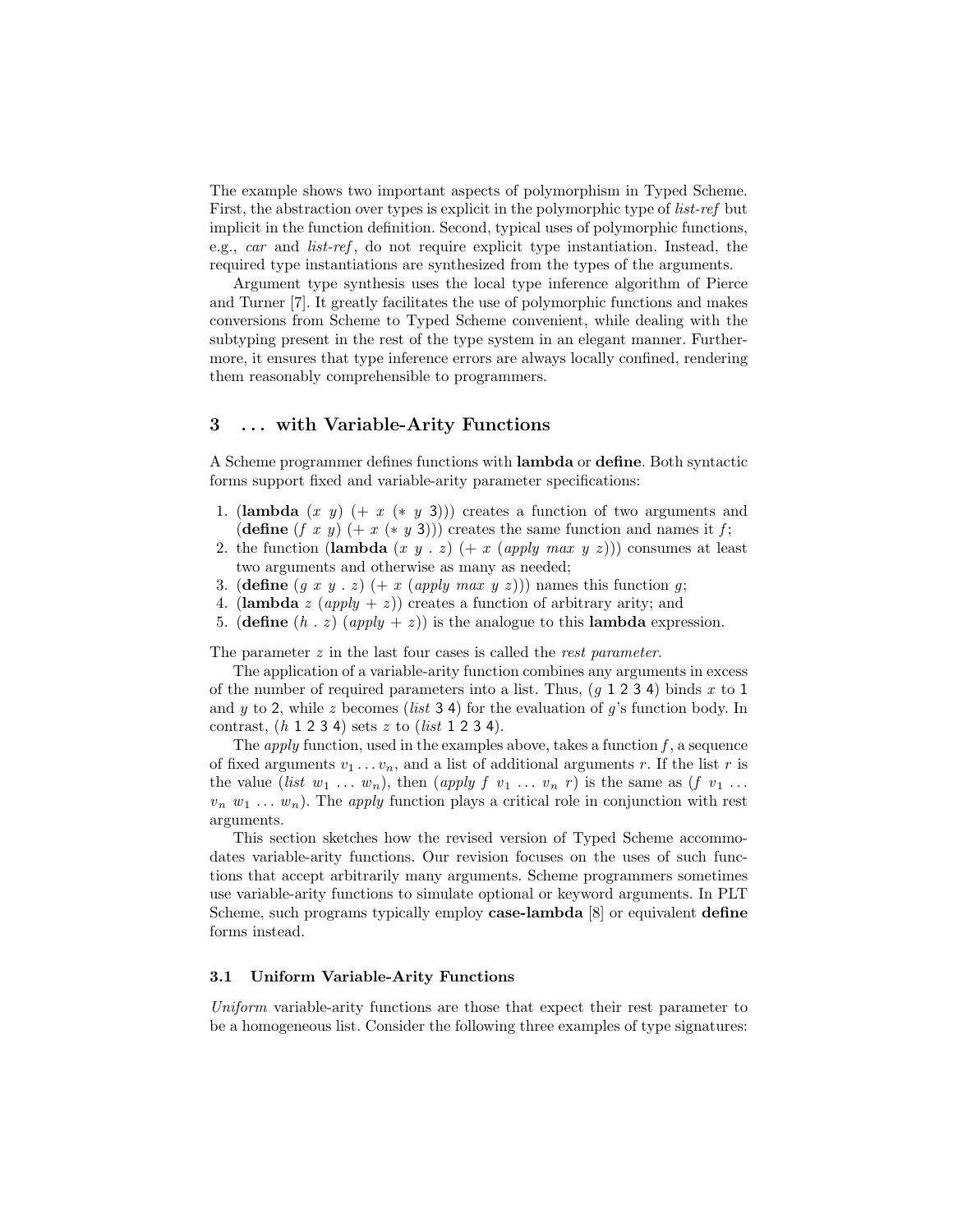$(: + (Integer^* \rightarrow Integer))$  $(: string\text{-}append~(\mathbf{String}^* \rightarrow \mathbf{String}))$  $(: list (\forall (\alpha) (\alpha^* \rightarrow (Listof \alpha))))$ 

The syntax Type<sup>\*</sup> for the type of rest parameters alludes to the Kleene star for regular expressions. It signals that in addition to the other arguments, the function takes an arbitrary number of arguments of the given base type. The form Type<sup>\*</sup> is dubbed a *starred pre-type*, because it is not a full-fledged type and may appear only as the last element of a function's domain.

Here is a definition of variable-arity  $+$  in Scheme:

 $\ddots$  assumes *binary* $+$ , a binary addition operator (define  $(+ \cdot xs)$  (if  ${\text{null}}^2\text{ }xs)$  0 (binary- $+$  (car xs)  ${\text{apply}} + {\text{cdr}}\text{ }xs)$ ))))

Typing this definition is straightforward. The type assigned to the rest parameter of starred pre-type  $\tau^*$  in the body of the function is (Listof  $\tau$ ), a pre-existing type in Typed Scheme.

### 3.2 Beyond Uniform Variable-Arity Functions

Not all variable-arity functions assume that their rest parameter is a homogeneous list of values. We can allow heterogeneous rest parameters by finding other constraints. For example, the length of the list assigned to the rest parameter may be connected to the types of other parameters or the returned value.

For example, Scheme's map function is not restricted to mapping unary functions over single lists, unlike its counter-parts in ML or Haskell. When map receives a function f and n lists, it expects f to accept n arguments. Also, the type of the kth function parameter must match the element type of the kth list.

Scheme's apply function provides its own challenges. It is straightforward to type the use of apply with a uniform variable-arity function, as in the hypothetical definition of  $+$  from section 3.1. If the type of f involves the starred pre-type  $\tau^*$ , then the list r must have type (Listof  $\tau$ ).

However, take the following example taken from the PLT Scheme code base:

 $\gamma$ ; implements a wrapper that prints f's arguments

 $(\text{define } (verpose f))$ 

(if quiet? f (lambda a (printf "xform-cpp: ~a\n" a)  $(apply f a))$ )

The intent of the programmer is clear—the result of applying verbose to a function f should have the same type as f for any function type. With uniform variable-arity functions, we can type the internal **lambda**'s argument  $a$  only as a homogeneous list of arbitrary length. Thus, if  $f$  has some fixed arity  $n$ , then there is no way to statically guarantee that the list of arguments  $\alpha$  has  $n$  elements, and thus applying the function  $f$  to the list  $a$  via apply may go wrong. Our type system should protect the programmer from arity mismatches, whether through function application or uses of *apply*, while allowing functions like verbose.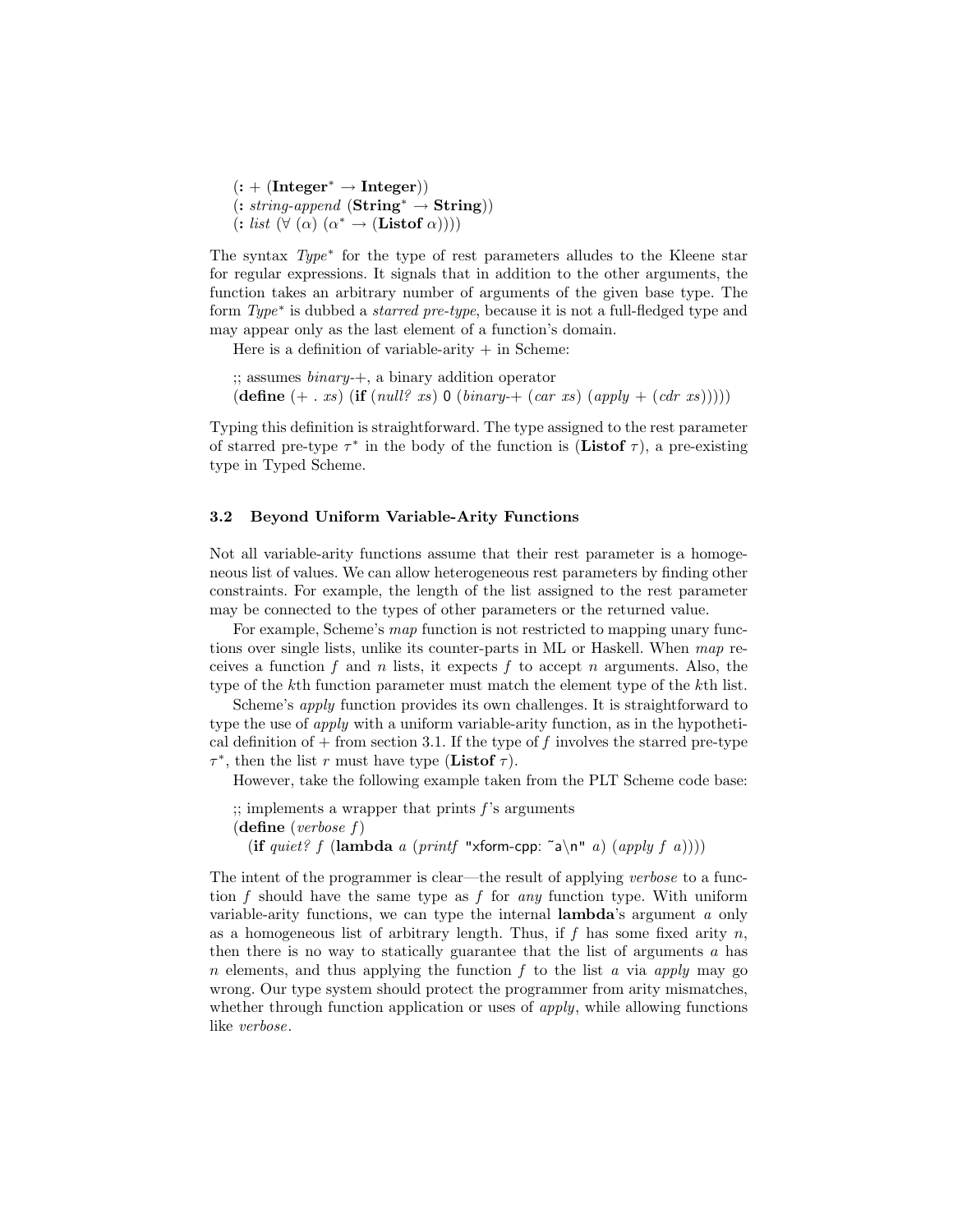#### 3.3 Non-Uniform Variable-Arity Functions

As of the latest release, Typed Scheme can represent the types of non-uniform variable-arity functions. Below are the types for some example functions:

- $\therefore$  map is the standard Scheme map (: map  $(\forall (\gamma \alpha \beta \dots))$  $((\alpha \ \beta \ldots_{\beta} \rightarrow \gamma)$  (Listof  $\alpha)$  (Listof  $\beta) \ldots_{\beta} \rightarrow$  (Listof  $\gamma$ ))))
- ;; map-with-funcs takes any number of functions,
- ;; and then an appropriate set of arguments, and then produces
- ;; the results of applying all the functions to the arguments
- (: map-with-funcs

 $(\forall (\beta \alpha \dots)((\alpha \dots \alpha \rightarrow \beta)^* \rightarrow (\alpha \dots \alpha \rightarrow (Listof \beta))))))$ 

Our first key innovation is the possibility to attach . . . to the last type variable in the binding position of a ∀ type constructor. Such type variables are dubbed dotted type variables. Dotted type variables signal that this polymorphic type can be instantiated with an arbitrary number of types.

Next, the body of ∀ types with dotted type variables may contain expressions of the form  $\tau \ldots_{\alpha}$  for some type  $\tau$  and a dotted type variable  $\alpha$ . These are *dotted* pre-types; they classify non-uniform rest parameters just like starred pre-types classify uniform rest parameters. A dotted pre-type has two parts: the base  $\tau$  and the bound  $\alpha$ . Only dotted type variables can be used as the bound of a dotted pre-type. Since ∀-types are nestable and thus multiple dotted type variables may be in scope, dotted pre-types must specify the bound.

When a dotted polymorphic type is instantiated, any dotted pre-types are expanded by copying the base an appropriate number of times and by replacing free instances of the bound in each copy with the corresponding type argument. For example, instantiating map-with-funcs as follows:

#### (inst map-with-funcs Number Integer Boolean String)

results in a value with the type:

```
((\text{Integer Boolean String} \rightarrow \text{Number})^* \rightarrow(Integer Boolean String \rightarrow (Listof Number))
```
Typed Scheme also provides local inference of the appropriate type arguments for dotted polymorphic functions, so explicit type instantiation is rarely needed [9]. Thus, the following uses of map are successfully inferred at the appropriate types:

 $(map \; not \; (list \#t \#f \#t))$ ;; map is instantiated (via local type inference) at: ;; ((Boolean → Boolean) (Listof Boolean) → (Listof Boolean))  $(map \ make-book (list "Flatland") (list "A. Square") (list 1884))$  $\cdot$ ;; ((String String Integer  $\rightarrow \text{book}$ )  $\langle$ ;; (Listof String) (Listof String) (Listof Integer)  $\rightarrow$  (Listof book))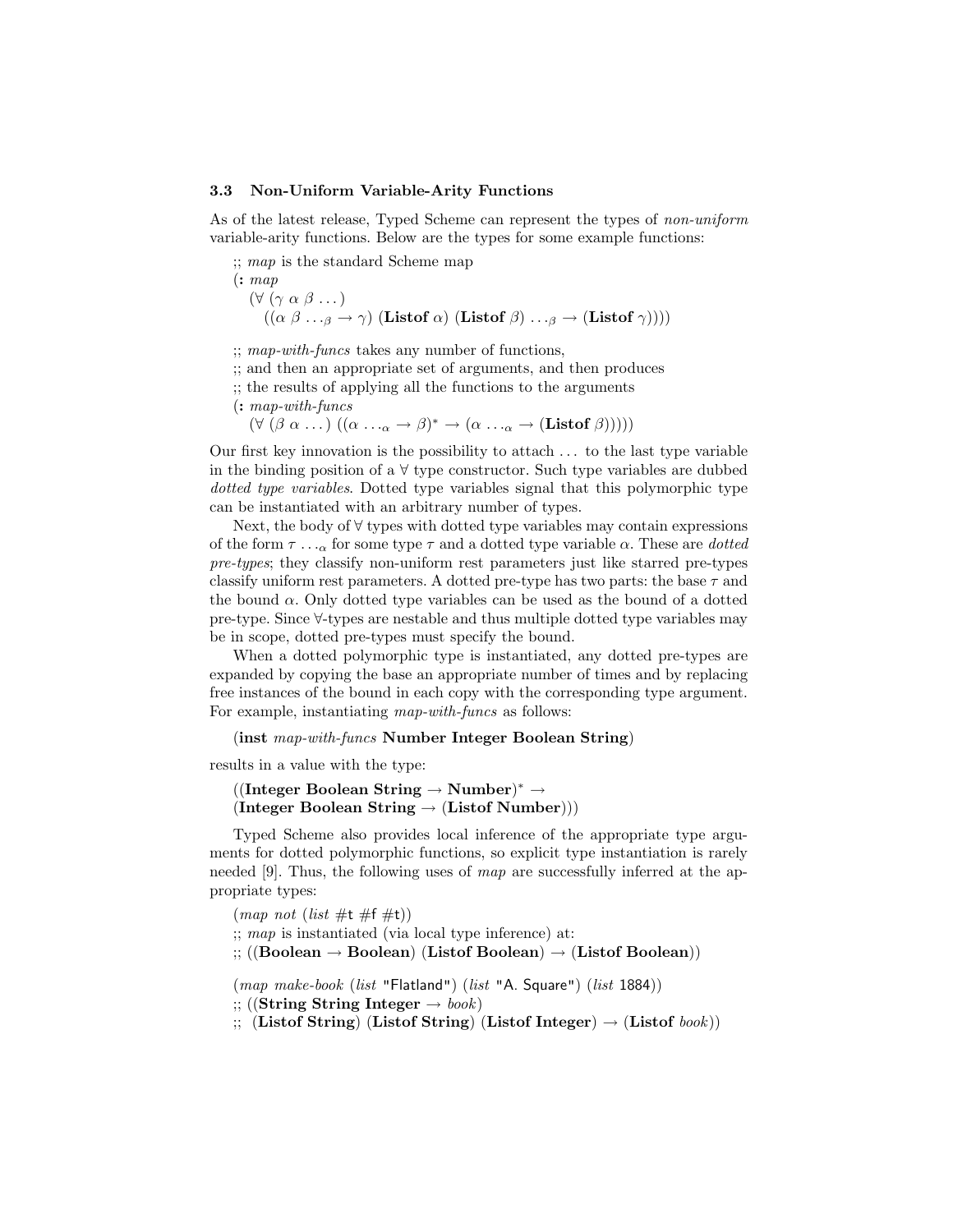Typed Scheme can also type-check the definitions of non-uniform variablearity functions:

(: fold-left  $(\forall (\gamma \alpha \beta \dots) ((\gamma \alpha \beta \dots_{\beta} \rightarrow \gamma) \gamma (\text{Listof } \alpha) (\text{Listof } \beta) \dots_{\beta} \rightarrow \gamma)))$ (define (fold-left  $f \, c \, as \, . \, bss$ ) (if (or (null? as) (ormap null? bss)) c  $(apply fold-left (apply f c (car as) (map car bss)) (cdr as)$  $(map \; cdr \; bss)))$ 

The example introduces a definition of *fold-left*. Its type shows that it accepts at least three arguments: a function  $f$ ; an initial element  $c$ ; and at least one list  $as$ . Optionally, fold-left consumes another sequence bss of lists. For this combination to work out, f must consume as many arguments as there are lists plus one; in addition, the types of these lists must match the types of  $f$ 's parameters because each list item becomes an argument.

Beyond this, the example illustrates that the rest parameter is treated as if it were a place-holder for a plain list parameter. In this particular case, bss is thrice subjected to map-style processing. In general, variable-arity functions should be free to process their rest parameters with existing list-processing functions.

The challenge is to assign types to such expressions. On the one hand, listprocessing functions expect lists, but the rest parameter has a dotted pre-type. On the other hand, the result of list-processing a rest parameter may flow again into a rest-argument position. While the first obstacle is simple to overcome with a conversion from dotted pre-types to list types, the second one is onerous. Since list-processing functions do not return dotted pre-types but list types, we cannot possibly expect that such list types come with enough information for an automatic conversion.

Thus we use special type rules for the list processing of rest parameters with map, and map, and ormap. Consider map, which returns a list of the same length as the given one and whose component types are in a predictable order. If xs is classified by the dotted pre-type  $\tau \ldots_{\alpha}$ , and f has type  $(\tau \rightarrow \sigma)$ , we classify (map f xs) with the dotted pre-type  $\sigma \ldots_{\alpha}$ . Thus, in the definition of fold-left (map car bss) is classified as the dotted pre-type  $\beta \dots \beta$  because car is instantiated at ((Listof  $\beta$ )  $\rightarrow \beta$ ) and bss is classified as the dotted pre-type (Listof  $\beta$ ) . . .g.

One way to use such processed rest parameters is in conjunction with apply. Specifically, if apply is passed a variable-arity function  $f$ , then its final argument l, which must be a list, must match up with the rest parameter of  $f$ . If the function is a uniform variable-arity procedure and the final argument is a list, typing the use of *apply* is straightforward. If it is a *non-uniform* variable-arity function, the number and types of parameters must match the elements and types of l.

Here is an illustrative example from the definition of fold-left:

 $(apply f c (car as) (map car bs))$ 

By the type of fold-left, f has type  $(\gamma \alpha \beta ..._{\beta} \rightarrow \gamma)$ . The types of c and (car as) match the types of the initial parameters to  $f$ . Since the map application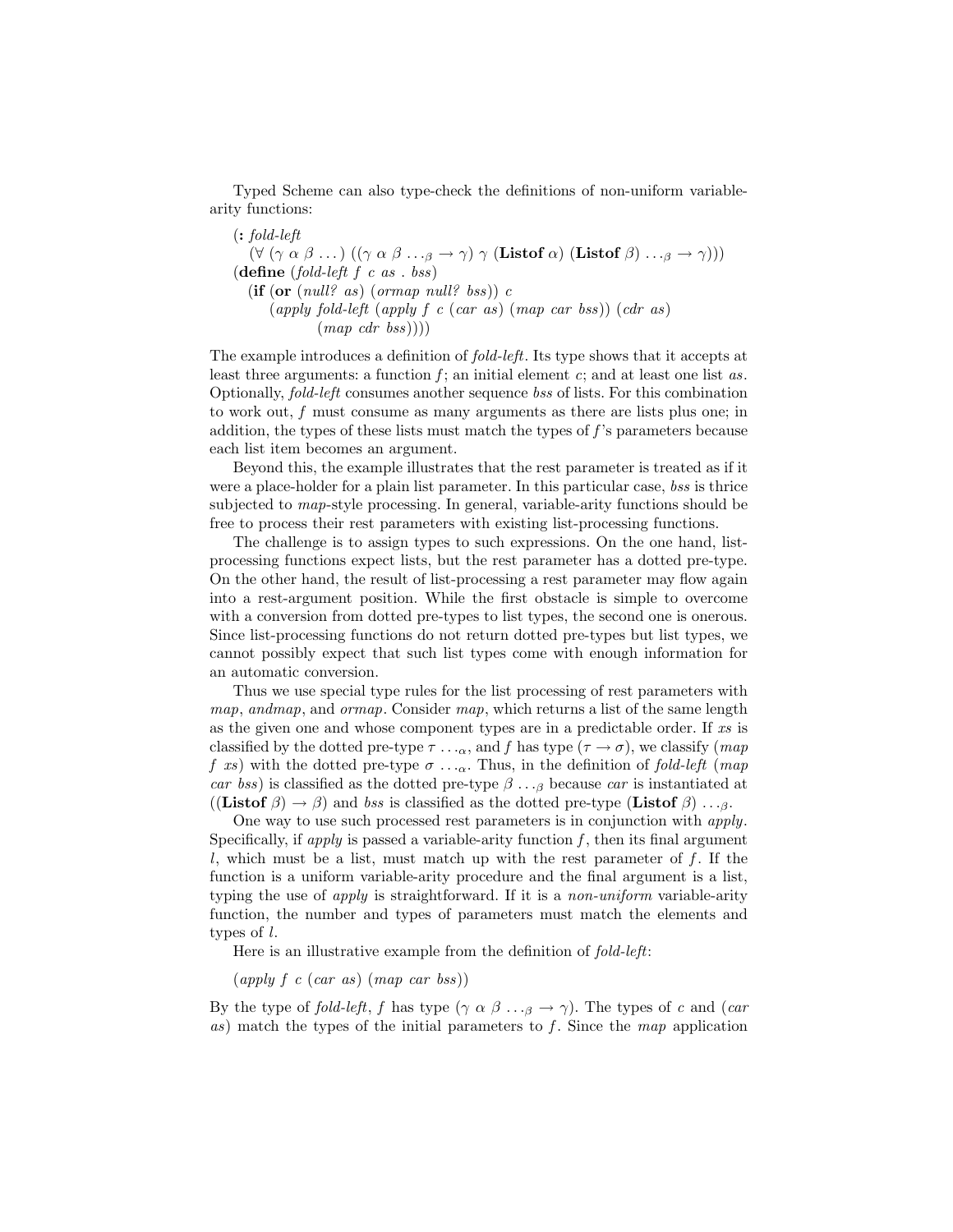```
p ::= = | plus | minus | mult | car | cdr | null?
 v ::= n \mid b \mid p \mid \text{null}_{\tau} \mid (\cos \tau, v \ v) \mid (\lambda (\vec{x} : \tau)) \ e) \mid (A (\vec{\alpha}) \ e)\left[ \begin{array}{c} (A \overrightarrow{\alpha} \alpha \ldots) e) \end{array} \right] \cdot \left( \begin{array}{c} (A \overrightarrow{\alpha} \cdots) e) \end{array} \right] \cdot \left( \begin{array}{c} (A \overrightarrow{\alpha} \cdots) e) \end{array} \right] \cdot \left[ \begin{array}{c} (A \overrightarrow{\alpha} \cdots) e) \end{array} \right] \cdot \left[ \begin{array}{c} (A \overrightarrow{\alpha} \cdots) e) \end{array} \right]e ::= v \mid x \mid (e \overrightarrow{e}) \mid (if e e e) \mid (cons_{\tau} e e) \mid error_{L}( (e \overrightarrow{\tau}) ) (e \overrightarrow{\tau} \tau ...<sub>a</sub>) ) (apply e \overrightarrow{e} e)
        \begin{array}{|c|c|c|c|c|}\hline &\text{(map }{\small e}{\small e}) &\text{(orange }{\small e}) &\text{(andmap }{\small e}{\small e})\\ \hline \end{array}\tau ::= Integer | Boolean | \alpha | (Listof \tau) | (\vec{\tau} \rightarrow \tau)
          |\quad (\overrightarrow{\tau} \ \tau^* \to \tau) \ \mid (\overrightarrow{\tau} \ \tau \ ..._{\alpha} \to \tau) \ \mid (\forall (\overrightarrow{\alpha}) \ \tau) \ \mid (\forall (\overrightarrow{\alpha} \ \alpha \ ...) \ \tau)
```
Fig. 1. Syntax

has dotted pre-type (Listof  $\beta$ ) ...  $\beta$  and since the rest parameter position of f is bounded by  $\beta$ , we are guaranteed that the length of the list produced by (map  $car$  bss) matches f's expectations about its rest argument. In short, we use the type system to show that we cannot have an arity mismatch, even in the case of apply.

# 4 A Variable-Arity Type System

The development of our formal model starts from the syntax of a multi-arity version of System F [10], enriched with variable-arity functions. An accompanying technical report [9] contains the full set of type rules as well as a semantics and soundness theorem for this model.

## 4.1 Syntax

We extend System F with multiple-arity functions at both the type and term level, lists, and uniform rest-argument functions. The use of multiple-arity functions establishes the proper problem context. Lists and uniform rest-argument functions suffice to explain how both kinds of variable-arity functions interact.

The grammar in figure 1 specifies the abstract syntax. We use a syntax close to that of Typed Scheme, including the use of @ to denote type application. The use of the vector notation  $\overrightarrow{e}$  denotes a (possibly empty) sequence of forms (in this case, expressions). In the form  $\vec{e}_k^{\,n}$ , *n* indicates the length of the sequence, and the term  $e_{k_i}$  is the *i*<sup>th</sup> element. The subforms of two sequences of the same length have the same subscript, so  $\overrightarrow{e_k}^n$  and  $\overrightarrow{\tau_k}^n$  are identically-sized sequences of expressions and types, respectively, whereas  $\vec{e}_i^m$  is unrelated. If all vectors are the same size the sizes are dropped, but the subscripts remain. Otherwise the addition of starred pre-types, dotted type variables, dotted pre-types, and special forms is needed to operate on non-uniform rest arguments.

A starred pre-type, which has the form  $\tau^*$ , is used in the types of uniform variable-arity functions whose rest parameter contains values of type  $\tau$ . It only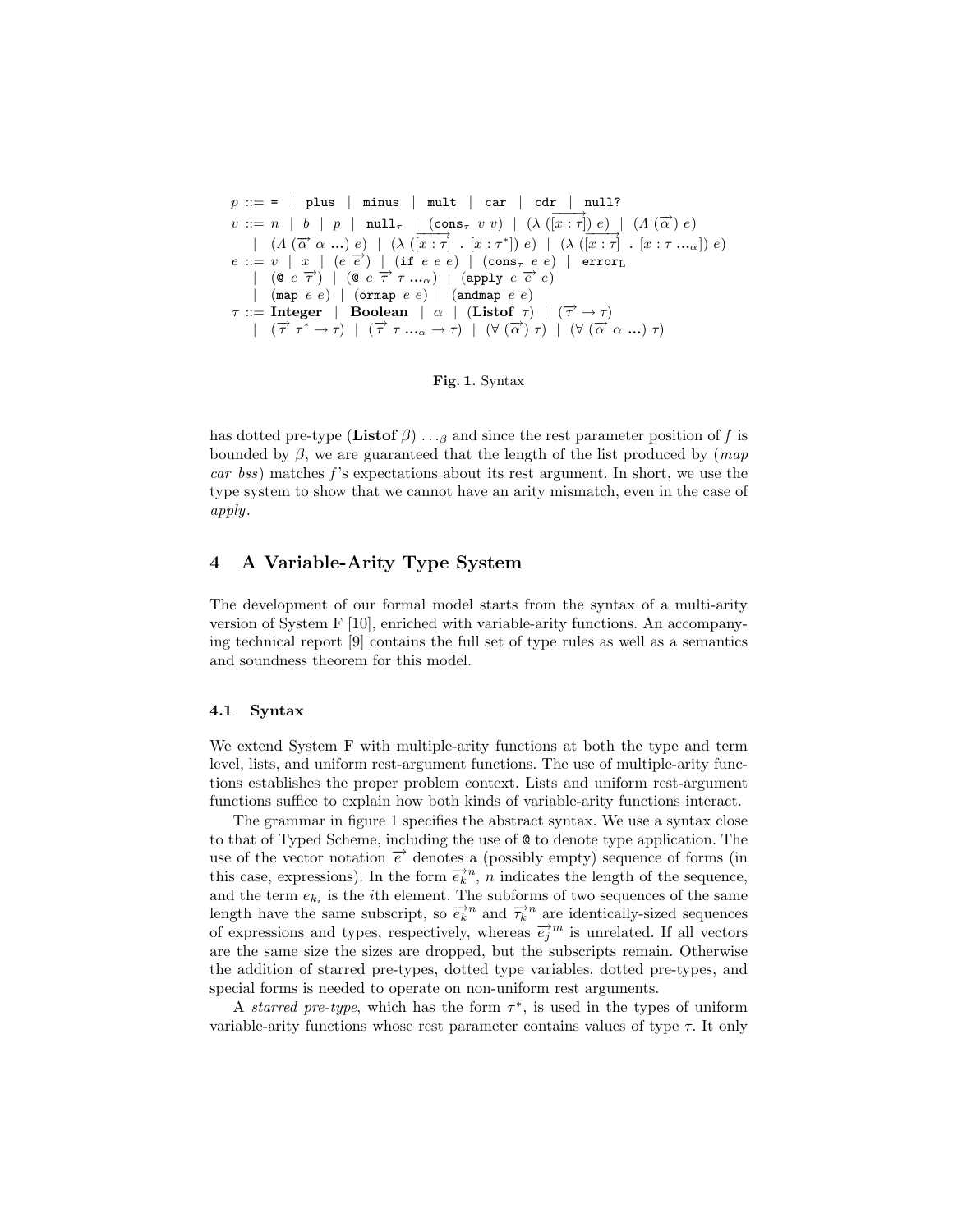appears as the last element in the domain of a function type or as the type of a uniform rest argument.

A dotted type variable, which has the form  $\alpha$  ..., serves as a placeholder in a type abstraction. Its presence signals that the type abstraction can be applied to an arbitrary number of types. A dotted type variable can only appear as the last element in the list of parameters to a type abstraction. We call type abstractions that include dotted type variables dotted type abstractions.

A dotted pre-type, which has the form  $\tau \dots_{\alpha}$ , is a type that is parameterized over a dotted type variable. When a type instantiation associates the dotted type variable  $\alpha$  ... with a sequence  $\overrightarrow{\tau_k}^n$  of types, the dotted pre-type  $\tau$  ... $\alpha$  is replaced by n copies of  $\tau$ , where  $\alpha$  in the *i*<sup>th</sup> copy of  $\tau$  is replaced with  $\tau_{k_i}$ . In the syntax, dotted pre-types can appear only in the rightmost position of a function type, as the type of a non-uniform rest argument, or as the last argument to @.

In this model the special forms ormap, andmap, and map are restricted to applications involving non-uniform rest arguments, and apply is restricted to applications involving rest arguments. In Typed Scheme, they also work for applications involving lists.

### 4.2 Type System

The type system is an extension of the type system of System F to handle the new linguistic constructs. We start with the changes to the environments and judgments, plus the major changes to the type validity relation. Next we present relations used for dotted types and expressions that have dotted pretypes instead of types. Then we discuss the changes to the standard typing relation, and finally we discuss the metafunctions used to define the new typing judgments.

The environments and judgments used in our type system are similar to those used for System F except as follows:

- The type variable environment  $(\Delta)$  includes both dotted and non-dotted type variables.
- There is a new class of environments  $(\Sigma)$ , which map non-uniform rest parameters to dotted pre-types.
- There is also an additional validity relation  $\Delta \triangleright \tau ..._{\alpha}$  for dotted pre-types.
- The use of  $\Sigma$  makes typing relation  $\Gamma$ ,  $\Delta$ ,  $\Sigma \vdash e : \tau$  a five-place relation.
- There is an additional typing relation  $\Gamma, \Delta, \Sigma \vdash e \triangleright \tau \dots$  for assigning dotted pre-types to expressions.

The type validity relation checks the validity of two forms—types and dotted type variables. The additional rules for establishing type validity of non-uniform variable-arity types are provided below, along with an additional relation which checks the validity of dotted pre-types.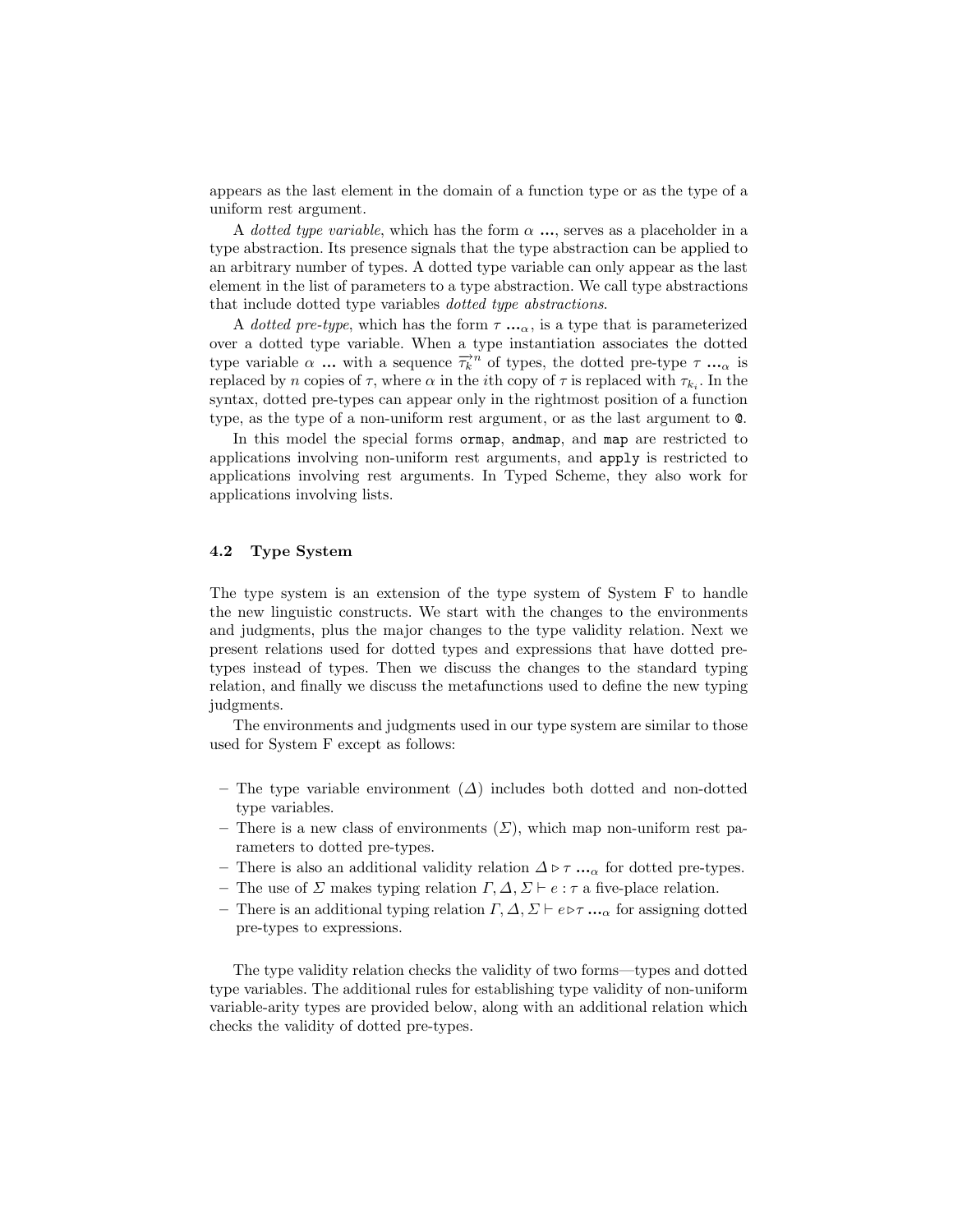|                        | TE-DFUN                                                                       |                                                                            | TDE-PRETYPE                          |
|------------------------|-------------------------------------------------------------------------------|----------------------------------------------------------------------------|--------------------------------------|
| TE-DVAR                | $\Delta \triangleright \tau_r \dots$                                          | TE-DALL                                                                    | $\Delta \vdash \alpha$               |
| $\alpha$ $\in \Delta$  | $\Delta \vdash \tau_i \qquad \Delta \vdash \tau$                              | $\Delta \cup {\{\overrightarrow{\alpha_i}, \beta \dots \}} \vdash \tau$    | $\Delta \cup {\alpha}$ $\vdash \tau$ |
| $\Delta \vdash \alpha$ | $\Delta \vdash (\overrightarrow{\tau_i} \ \tau_r \  \alpha \rightarrow \tau)$ | $\Delta \vdash (\forall (\overrightarrow{\alpha_i} \ \beta \dots) \ \tau)$ | $\Delta \triangleright \tau $        |

When validating a dotted pre-type  $\tau \cdot \cdot \cdot \cdot$ , the bound  $\alpha$  is checked to make sure that it is indeed a valid dotted type variable. Then  $\tau$  is checked in an environment where the bound is allowed to appear free. It is possible for a dotted pre-type to be nested somewhere within a dotted pre-type over the same bound, e.g.

 $(\forall (\alpha \dots)((\alpha \dots \alpha \rightarrow \alpha) \dots \alpha \rightarrow (\alpha \dots \alpha \rightarrow (ListofInteger))))$ 

To illustrate how such a type might be used, we instantiate this sample type with the sequence of types Integer Boolean:

## $((\text{Integer Boolean} \rightarrow \text{Integer}) (\text{Integer Boolean} \rightarrow \text{Boolean})$  $\rightarrow$  (Integer Boolean  $\rightarrow$  (Listof Integer)))

There are two functions in the domain of the type, each of which corresponds to an element in our sequence. All functions have the same domain—the sequence of types; the ith function returns the ith type in the sequence.

$$
\frac{\text{TD-Var}}{\Gamma, \Delta, \Sigma \vdash x \triangleright \tau \ldots_{\alpha}} \quad \frac{\text{TD-MAP}}{\Gamma, \Delta, \Sigma \vdash e_r \triangleright \tau_r \ldots_{\alpha}} \quad \frac{\Gamma, \Delta \cup \{\alpha\}, \Sigma \vdash e_f : (\tau_r \to \tau)}{\Gamma, \Delta, \Sigma \vdash (\text{map } e_f \ e_r) \triangleright \tau \ldots_{\alpha}}
$$

The preceding rules are the typing rules for the two forms of expressions that have dotted pre-types. The TD-VAR rule just checks for the variable in  $\Sigma$ . The TD-Map rule assigns a type to a function position. Since the function needs to operate on each element of the sequence represented by  $e_r$ , not on the sequence as a whole, the domain of the function's type is the base  $\tau_r$  instead of the dotted type  $\tau_r$  ....<sub>α</sub>. This type may include free references to the bound  $\alpha$ , however. Therefore, we must check the function in an environment extended with  $\alpha$  as a regular type variable.

As expected, most of the typing rules are simple additions of multiple-arity type and term abstractions and lists to System F. For uniform variable-arity functions, the introduction rule treats the rest parameter as a variable whose type is a list of the appropriate type. There is only one elimination rule, which deals with the special form apply ; other eliminations such as direct application to arguments are handled via the coercion rules.

The type rules in figure 2 concern non-uniform variable-arity functions. These functions also have one introduction and one elimination rule. The rule T-ORMAP and its absent counterpart T-ANDMAP are similar to that of TD-MAP in that the dotted pre-type bound of the second argument is allowed free in the type of the first argument. In contrast to uniform variable-arity functions, non-uniform ones cannot be applied directly to arguments in this calculus.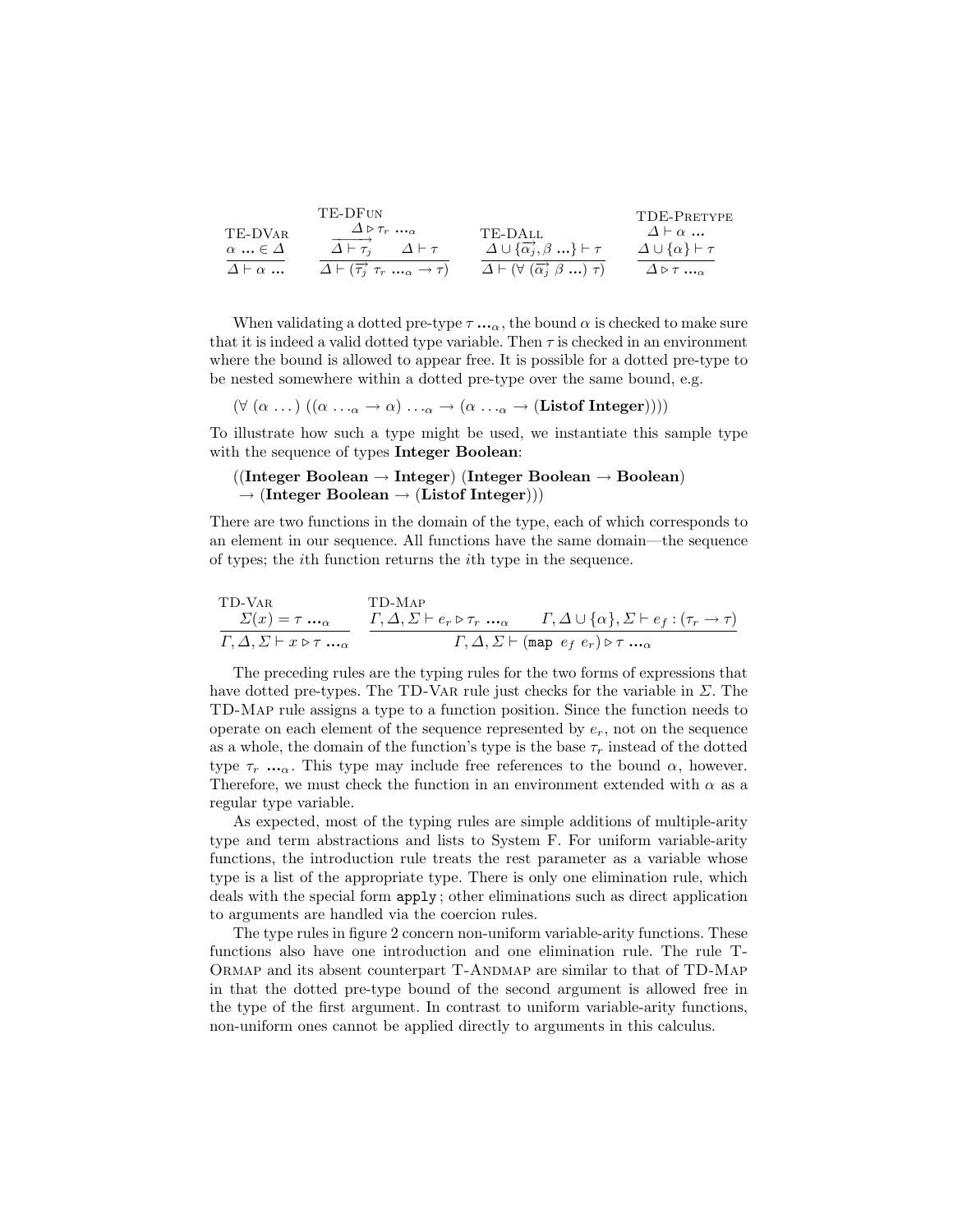| T-DABS   |                                                                                                                                              |                                                                                                                                                                                                                                                                                                                                |
|----------|----------------------------------------------------------------------------------------------------------------------------------------------|--------------------------------------------------------------------------------------------------------------------------------------------------------------------------------------------------------------------------------------------------------------------------------------------------------------------------------|
|          |                                                                                                                                              | $\Delta \vdash \tau_k \qquad \Delta \triangleright \tau_r \ldots_\alpha \qquad \Gamma[\overline{x_k \mapsto \tau_k}], \Delta, \Sigma[x_r \mapsto \tau_r \ldots_\alpha] \vdash e : \tau$                                                                                                                                        |
|          |                                                                                                                                              | $\Gamma, \Delta, \Sigma \vdash (\lambda ([x_k : \tau_k] \cdot [x_r : \tau_r \dots \alpha]) e) : (\overrightarrow{\tau_k} \tau_r \dots \alpha \rightarrow \tau)$                                                                                                                                                                |
| T-DAPPLY |                                                                                                                                              | T-Ormap                                                                                                                                                                                                                                                                                                                        |
|          |                                                                                                                                              |                                                                                                                                                                                                                                                                                                                                |
|          |                                                                                                                                              | $\frac{\Gamma, \Delta, \Sigma \vdash e_f : (\overrightarrow{\tau_k} \ \tau_r \ \dots \alpha \rightarrow \tau)}{\Gamma, \Delta, \Sigma \vdash e_k : \tau_k}$ $\Gamma, \Delta, \Sigma \vdash e_r \triangleright \tau_r \ \dots \alpha$ $\Gamma, \Delta \cup \{\alpha\}, \Sigma \vdash e_f : (\tau_r \rightarrow \text{Boolean})$ |
|          | $\Gamma, \Delta, \Sigma \vdash$ (apply $e_f \stackrel{\longrightarrow}{e_k} e_r$ ): $\tau$                                                   | $\Gamma, \Delta, \Sigma \vdash ($ ormap $e_f \ e_r)$ : Boolean                                                                                                                                                                                                                                                                 |
|          | T-DTA <sub>BS</sub><br>$\Gamma, \Delta \cup \{\overrightarrow{\alpha_k}, \beta \ldots \}, \Sigma \vdash e : \tau$                            |                                                                                                                                                                                                                                                                                                                                |
|          | $\Gamma, \Delta, \Sigma \vdash (\Lambda (\overrightarrow{\alpha_k} \beta \dots) e) : (\forall (\overrightarrow{\alpha_k} \beta \dots) \tau)$ |                                                                                                                                                                                                                                                                                                                                |
| T-DTAPP  |                                                                                                                                              | $\overrightarrow{\Delta \vdash \tau_i}$ $\overrightarrow{\Delta \vdash \tau_k}$ $\overrightarrow{\beta_k}^m$ fresh $\Gamma, \Delta, \Sigma \vdash e : (\forall (\overrightarrow{\alpha_j}^n \ \beta \dots) \ \tau)$                                                                                                            |
|          |                                                                                                                                              | $\Gamma, \Delta, \Sigma \vdash (\mathbf{0} \ e \ \overrightarrow{\tau_j}^n \ \overrightarrow{\tau_k}^m) : td_{\tau}(\tau   \overrightarrow{\alpha_i \mapsto \tau_i}^n  , \beta, \overrightarrow{\beta_k}^m)   \overrightarrow{\beta_k \mapsto \tau_k}^m  $                                                                     |
|          | T-DTAPPDOTS                                                                                                                                  |                                                                                                                                                                                                                                                                                                                                |
|          |                                                                                                                                              | $\overrightarrow{\Delta \vdash \tau_k}$ $\Delta \triangleright \tau_r \dots \beta$ $\Gamma, \Delta, \Sigma \vdash e : (\forall (\overrightarrow{\alpha_k} \alpha_r \dots) \tau)$                                                                                                                                               |
|          |                                                                                                                                              | $\Gamma, \Delta, \Sigma \vdash (\mathbf{0} \in \overrightarrow{\tau_k} \tau_r \dots) : sd(\tau[\overrightarrow{\alpha_k \mapsto \tau_k}], \alpha_r, \tau_r, \beta)$                                                                                                                                                            |

Fig. 2. Selected Type Rules

While T-DTABS, the introduction rule for dotted type abstractions, follows from the rule for normal type abstractions, the elimination rules are quite different. There are two elimination rules: T-DTAPP and T-DTAPPDOTS. The former handles type application of a dotted type abstraction where the dotted type variable corresponds to a sequence of types, and the latter deals with the case when the dotted type variable corresponds to a dotted pre-type.

The T-DTAppDots rule is more straightforward, as it is just a substitution rule. Replacing a dotted type variable with a dotted pre-type is more involved than normal type substitution, however, because we need to replace the dotted type variable where it appears as a dotted pre-type bound. The metafunction sd performs this substitution. Selected cases of the definition of sd appear in figure 3; the remaining clauses perform structural traversals.

The T-DTApp rule must first expand out dotted pre-types that use the dotted type variable before performing the appropriate substitutions. To do this it uses the metafunction  $td_{\tau}$  on a sequence of fresh type variables of the appropriate length to expand dotted pre-types that appear in the body of the abstraction's type into a sequence of copies of their base types. These copies are first expanded with  $td_{\tau}$  and then in each copy the free occurrences of the bound are replaced with the corresponding fresh type variable. Normal substitution is performed on the result of  $td_{\tau}$ , mapping each fresh type variable to its corresponding type argument. The interesting cases of the definition of  $td_{\tau}$  also appear in figure 3.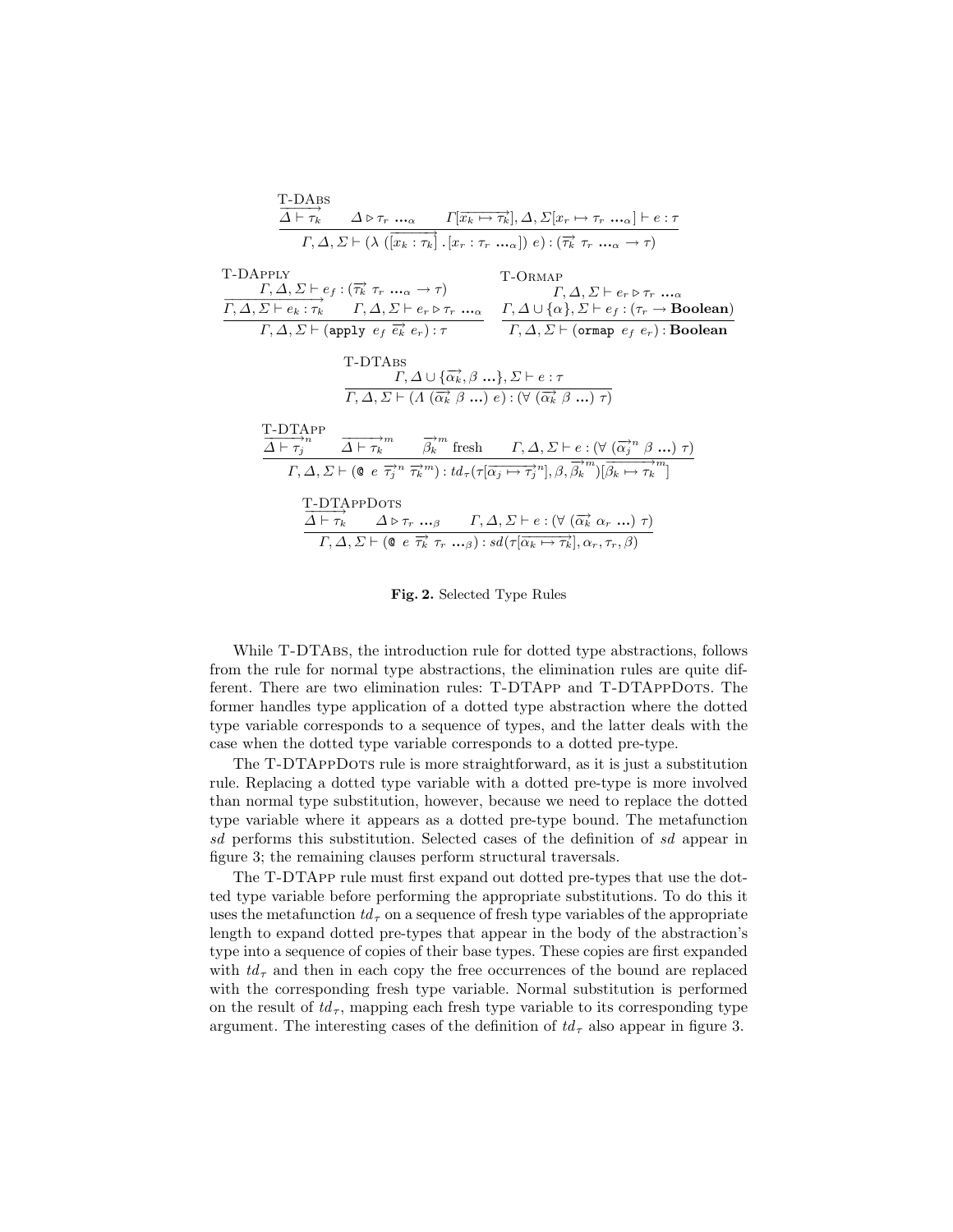$sd(\alpha_r, \alpha_r, \tau_r, \beta) = \tau_r$  $sd(\alpha, \alpha_r, \tau_r, \beta) = \alpha$  where  $\alpha \neq \alpha_r$ <br>  $sd((\overrightarrow{\tau_j} \ \tau_r' \dots \tau_{\alpha_r} \to \tau), \alpha_r, \tau_r, \beta) =$  $\frac{m a_r}{\left(s d(\tau_j, \alpha_r, \tau_r, \beta) \right)} \frac{d(\tau_r', \alpha_r, \tau_r, \beta)}{sd(\tau_r', \alpha_r, \tau_r, \beta) \dots \beta} \rightarrow sd(\tau, \alpha_r, \tau_r, \beta)$  $sd((\overrightarrow{\tau_j}\ \tau'_r\ ...\_\alpha \to \tau), \alpha_r, \tau_r, \beta) =$  $\frac{d}{ds}(\overline{s_d(\tau_j, \alpha_r, \tau_r, \beta)}, sd(\tau'_r, \alpha_r, \tau_r, \beta) \dots \alpha \rightarrow sd(\tau, \alpha_r, \tau_r, \beta))$  where  $\alpha \neq \alpha_r$  $sd((\forall (\overrightarrow{\alpha_j} \alpha ... \gamma) \tau), \alpha_r, \tau_r, \beta) = (\forall (\overrightarrow{\alpha_j} \alpha ... \gamma) sd(\tau, \alpha_r, \tau_r, \beta))$ 

$$
td_{\tau}((\overrightarrow{\tau_j}^n \tau_r \dots \overrightarrow{\beta} \rightarrow \tau), \beta, \overrightarrow{\beta_k}^m) =
$$
  
\n
$$
(td_{\tau}(\tau_j, \beta, \overrightarrow{\beta_k}^m) \cdot td_{\tau}(\tau_r, \beta, \overrightarrow{\beta_k}^m)[\beta \mapsto \beta_k]^m \rightarrow td_{\tau}(\tau, \beta, \overrightarrow{\beta_k}^m))
$$
  
\n
$$
td_{\tau}((\overrightarrow{\tau_j}^n \tau_r \dots \overrightarrow{\alpha} \rightarrow \tau), \beta, \overrightarrow{\beta_k}^m) =
$$
  
\n
$$
(td_{\tau}(\tau_j, \beta, \overrightarrow{\beta_k}^m) \cdot td_{\tau}(\tau_r, \beta, \overrightarrow{\beta_k}^m) \dots \overrightarrow{\alpha} \rightarrow td_{\tau}(\tau, \beta, \overrightarrow{\beta_k}^m)) \quad \text{where } \alpha \neq \beta
$$

Fig. 3. Subst-dots and trans-dots

# 5 Evaluation

Mining the extensive PLT Scheme code base provides significant evidence that variable-arity functions are frequently defined and used; examining a fair number of examples shows that our type system is able to cope with a good portion of these definitions and uses.

### 5.1 Measurements of Existing Code

A simple pattern-based search of the code base for definitions of variable-arity functions and uses of certain built-in core functions produces the following:

- There are at least 1761 definitions of variable-arity functions.
- There are 488 uses of map, for-each, foldl, foldr, andmap, and ormap with more than the minimum number of arguments.

These numbers demonstrate the need for a type system that deals with variable-arity functions. Programmers use those from the core library at multiple arities. Furthermore, programmers define such functions regularly.

It is this kind of inspection of our code base that inspires a careful investigation of the issue of variable-arity functions. We cannot reasonably ask our programmers to duplicate their code or to duplicate type cases just because our type system does not accommodate their utilization of the expressive power of plain Scheme.

### 5.2 Evaluation of Examples

Simply counting definitions and uses of variable-arity functions is insufficient. Each definition and use demands a separate inspection in order to validate that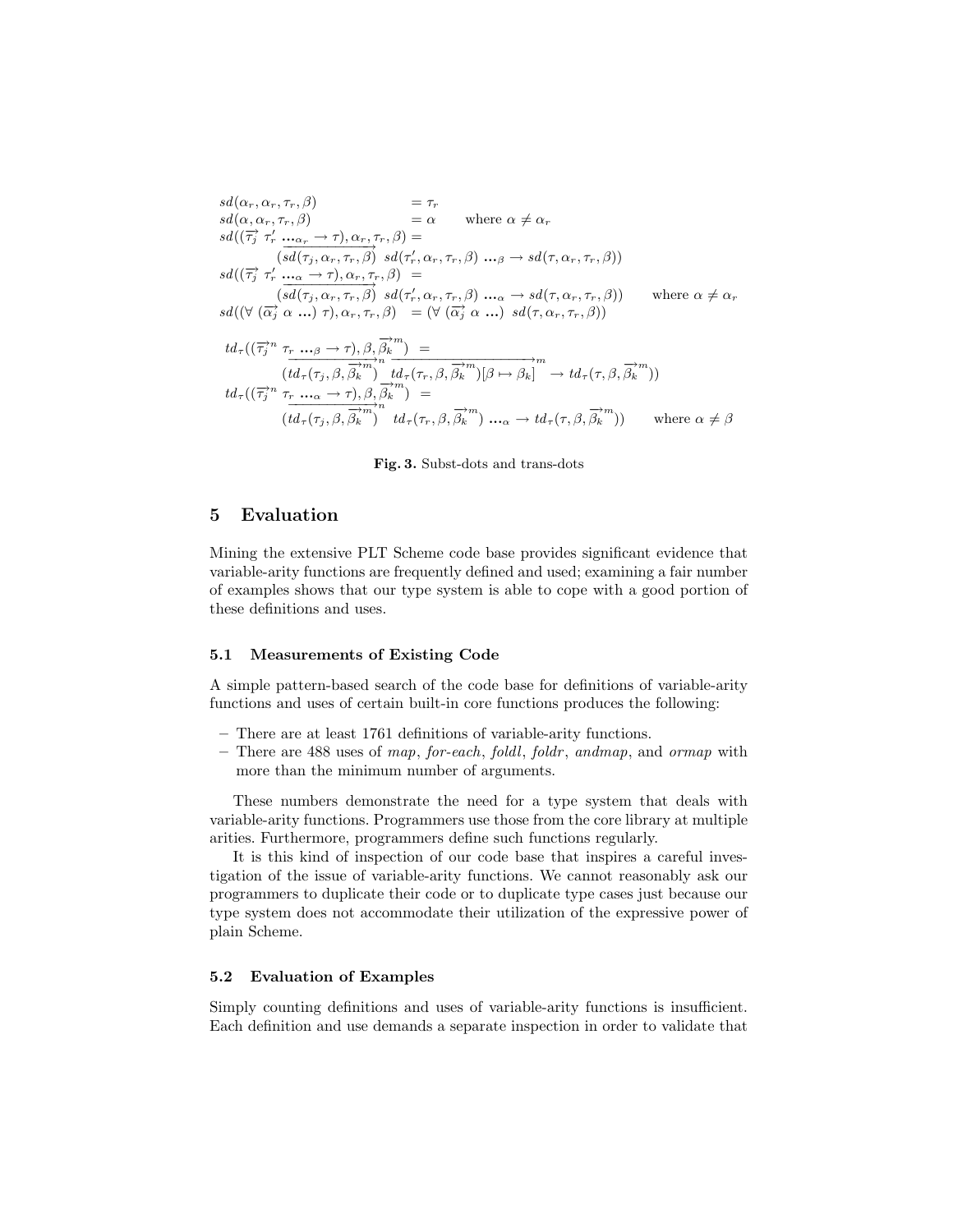our type system can cope with it. This is particularly necessary for function definitions, because our pattern-based search does not indicate whether a definition introduces a uniform or non-uniform variable-arity function.

Uses The sample set for uses of variable-arity functions from the core library covers 30 cases, i.e., 10 randomly-chosen example function applications using each of map, for-each, and andmap with at least two list arguments. For map, we are able to type 9 of 10, for *for-each* we are able to type 10 of 10, for *andmap* we are able to type 10 of 10.

In short, our technique is extremely successful for the list-processing functions, checking 29 of the 30 examples. The one failure is due to the use of a list to represent a piece of information that comprises four pieces. In this case, our type system simply does not preserve the length information for the list from the input to map.

Definitions The sample set for definitions of variable-arity functions covers some 120 cases (or some 7%) from the code base. Our findings naturally sort these samples into three categories:

- A majority of the functions can be typed with uniform rest arguments or use variable arity to simulate optional arguments. For the latter, we recommend that programmers rewrite such functions using case-lambda.
- Twelve of the 120 inspected definitions are non-uniform and require variablearity polymorphism. Our type checker can assign types to all of them. Returning to our example in section 3.2, verbose can be given the type

$$
(\forall (\beta \alpha \dots) ((\alpha \dots_{\alpha} \rightarrow \beta) \rightarrow (\alpha \dots_{\alpha} \rightarrow \beta))).
$$

– The small remainder cannot be typed using our system.

These inspections demonstrate two important points. First, all of the various ways in which Typed Scheme handles varying numbers of arguments are important for type-checking existing Scheme code. Second, our design choices for variable-arity polymorphism mostly capture the programming style used in practice by working PLT Scheme programmers. In conclusion, we conjecture that our type system can validate more than 95% of the uses of heterogeneous library functions such as map, that it can check 70% of the close to 1800 definitions, 10% of which require the heterogeneous version of variable-arity polymorphism.

## 6 Related Work

Variable-arity functions are nearly ubiquitous in the world of programming languages, but no typed language supports them in a systematic and principled manner. Here we survey existing systems as well as several theoretical efforts.

ANSI C provides "varargs," but the functions that implement this functionality serve as a thin wrapper around direct access to the stack frame. Java [11]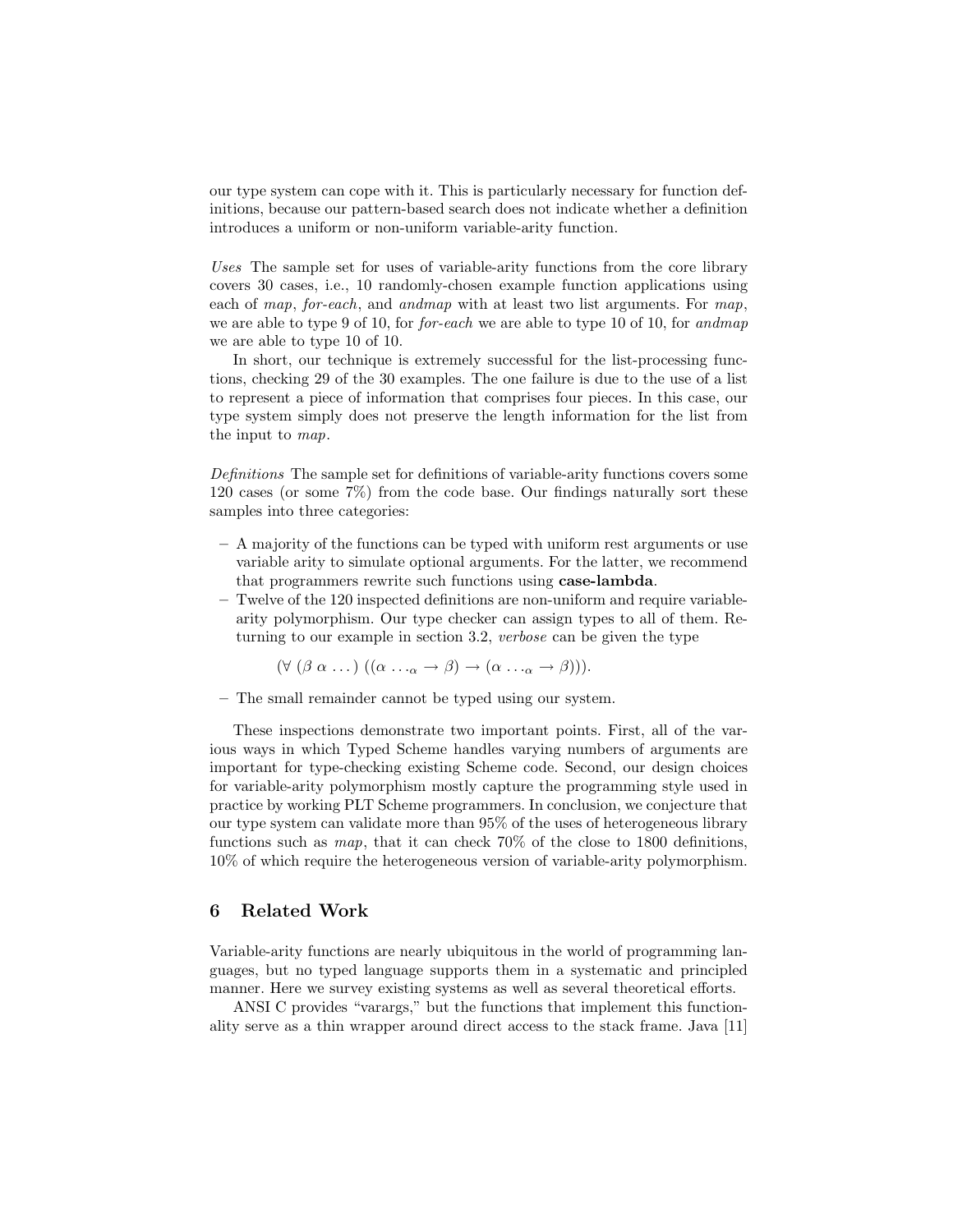and  $C#$  are two statically typed languages that have only uniform variable-arity functions, since access occurs via a homogeneous array.

Dzeng and Haynes [12] come close to our goal of providing a practical type system for variable-arity functions. As part of the Infer system for type-checking Scheme [13], they use an encoding of "infinitary tuples" as row types for an MLlike type inference system that handles optional arguments and uniform and non-uniform variable-arity functions.

By comparison to our work, Dzeng and Haynes' system has several limitations. Most importantly, since their system does not support first-class polymorphic functions, they are unable to type many of the definitions of variable-arity functions, such as *map* or *fold*. Additionally, their system requires full type inference to avoid exposing users to the underlying details of row types, and it is also designed around a Hindley-Milner style algorithm. This renders it incompatible with the remainder of the design of Typed Scheme, which is based on a system with subtyping.

Gregor and Järvi [14] propose an extension for variadic templates to  $C++$ for the upcoming C++0x standard. This proposal has been accepted by the C++ standardization committee. Variadic templates provide a basis for implementing non-uniform variable-arity functions in templates. Since the approach is grounded in templates, it is difficult to translate their approach to other languages without template systems. The template approach addresses a simpler problem, since template expansion is a pre-processing step and types are only checked after template expansion. It also significantly complicates the language, since arbitrary computation can be performed during template expansion. Further, the template approach prevents checking of variadic functions at the definition site, meaning that errors in the definition are only caught when the function is used.

Tullsen [15] attempts to bring non-uniform variable-arity functions to Haskell via the Zip Calculus, a type system with restricted dependent types and special kinds that serve as tuple dimensions. This work is theoretical and comes without practical evaluation. The presented limitations of the Zip Calculus imply that it cannot assign a variable-arity type to the definition of zipWith (Haskell's name for Scheme's map) without further extension, whereas Typed Scheme can do so.

Similarly, McBride [16] and Moggi [17] present restricted forms of dependent typing in which the number of arguments is passed as a parameter to variadic functions. Our system, while not allowing the expression of every dependentlytypable program, is simpler than dependent typing, suffices for most examples we have encountered, and does not require an extra function parameter.

# 7 Conclusion

In this paper, we have presented a design for polymorphic functions with variable arity. Our system accommodates both uniform and non-uniform variadic functions. We also validated our design against existing Scheme and Typed Scheme